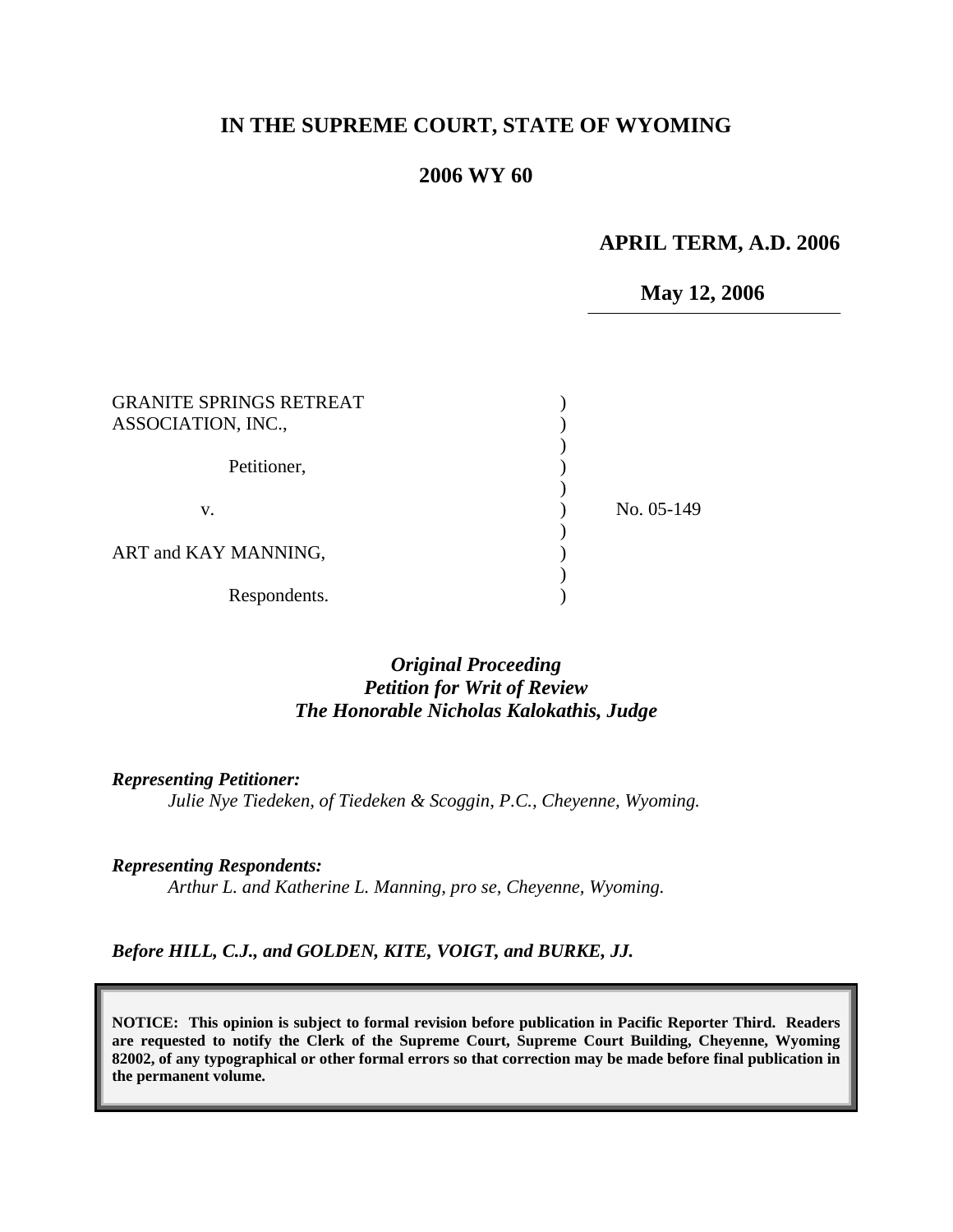### **BURKE, Justice.**

[¶1] Granite Springs Retreat Association, Inc. (Granite Springs) brought a small claims action in circuit court seeking to collect homeowner's association dues in the amount of \$265.44 from Mr. and Mrs. Manning. Although the case began as a simple collection action, the order ultimately entered by the circuit court reflects that it evolved into a determination regarding the validity and application of restrictive covenants pertaining to real property. This issue implicates title to real property and deprived the circuit court of subject matter jurisdiction. Pursuant to Wyo. Stat. Ann. § 1-21-102 (LexisNexis Supp. 2004), the case should have been certified to the district court.

### *ISSUE*

[¶2] Granite Springs presents the following issue for review:

Does the Circuit Court have exclusive jurisdiction of a case in which the prayer for recovery of money does not exceed seven thousand dollars in which the Court must decide if the Defendant's real property is subject to restrictive covenants?

Mr. Manning restates the issue as:

Does the circuit court have subject matter jurisdiction to encumber title to real property?

## *FACTS*

[¶3] Granite Springs is a homeowner's association which assesses yearly dues against the owners of the lots in its subdivision for maintenance of roads, common areas, and for other expenses. Mr. and Mrs. Manning own a lot within the subdivision. On September 28, 2004, Granite Springs filed a complaint in the circuit court of Laramie County seeking money damages in the amount of \$265.44 for dues owed by Mr. and Mrs. Manning. The Mannings defended the action by claiming the restrictive covenants did not apply to their tract of land. After reviewing all of the evidence, the circuit court entered its Judgment. The court stated:

The facts as established during the hearing were:

1. Art and Kay Manning own a tract in a subdivision known as Granite Springs Retreat, hereinafter referred to as Granite Springs, located west of Cheyenne, Laramie County, Wyoming.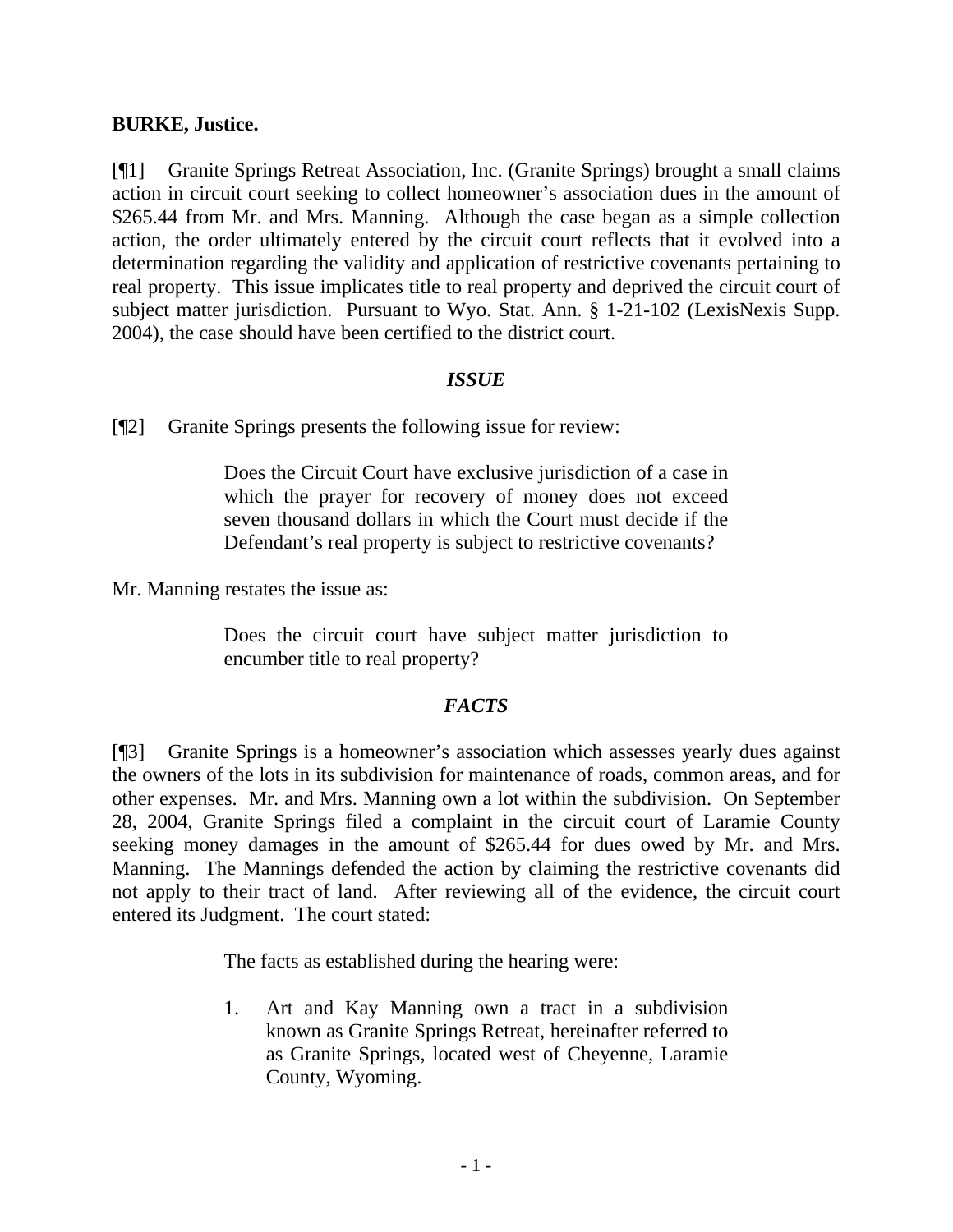- 2. Granite Springs was created by two separate recorded plats known as: 1) *Granite Springs Retreat, first filing,* which contained tracts one through eight; and *Granite Springs Retreat, Second Filing*, which contained tracts nine th[r]ough sixty-three.
- 3. Lorenz Ranch, Inc. originally owned the land that formed Granite Springs.
- 4. Lorenz Ranch, Inc. conveyed the First Filing I to Deward Miller on August 16, 1976, and the plat was filed on October 1, 1976.
- 5. On October 4, 1976, a Declaration of Protective Covenants was recorded, for the Granite Springs subdivision. [Plaintiff's Exhibit 2]. The Protective Covenants did not describe the land restricted and there was no mention if the land restricted was limited to the land in the first filing or included land in a subsequent filing.
- 6. Granite Springs Retreat by Deward Miller executed these Covenants. [Plaintiff's Exhibit 2]. The Covenants provided in part that a homeowner's association could be formed if desired by the residents. This association would allow the homeowners to assess dues to the tract owners in order to provide for road maintenance, snow removal, insurance, maintenance of common areas, and other costs of maintaining the subdivision. The covenants further provided that if an association was formed all owners agreed to become members and to be subject to a dues assessment.
- 7. After the filing of the Covenants, Miller recorded a warranty deed for the land . . . in the second filing on March 23, 1977. [Plaintiff's Exhibit 5].
- 8. Lorenz Ranch, Inc., and Deward Miller were involved in a business relationship during the time of the filing of both plats and the filing of the covenants. Deward Miller filed more than one plat with the Laramie County Planning Department before he was the record owner of the land in question.
- 9. Members of both the families of the owners of the Lorenz Ranch, Inc., and the Deward Miller agreed that Deward Miller had an equitable interest in the land of the second filing at the time the covenants were recorded. This evidence was uncontroverted.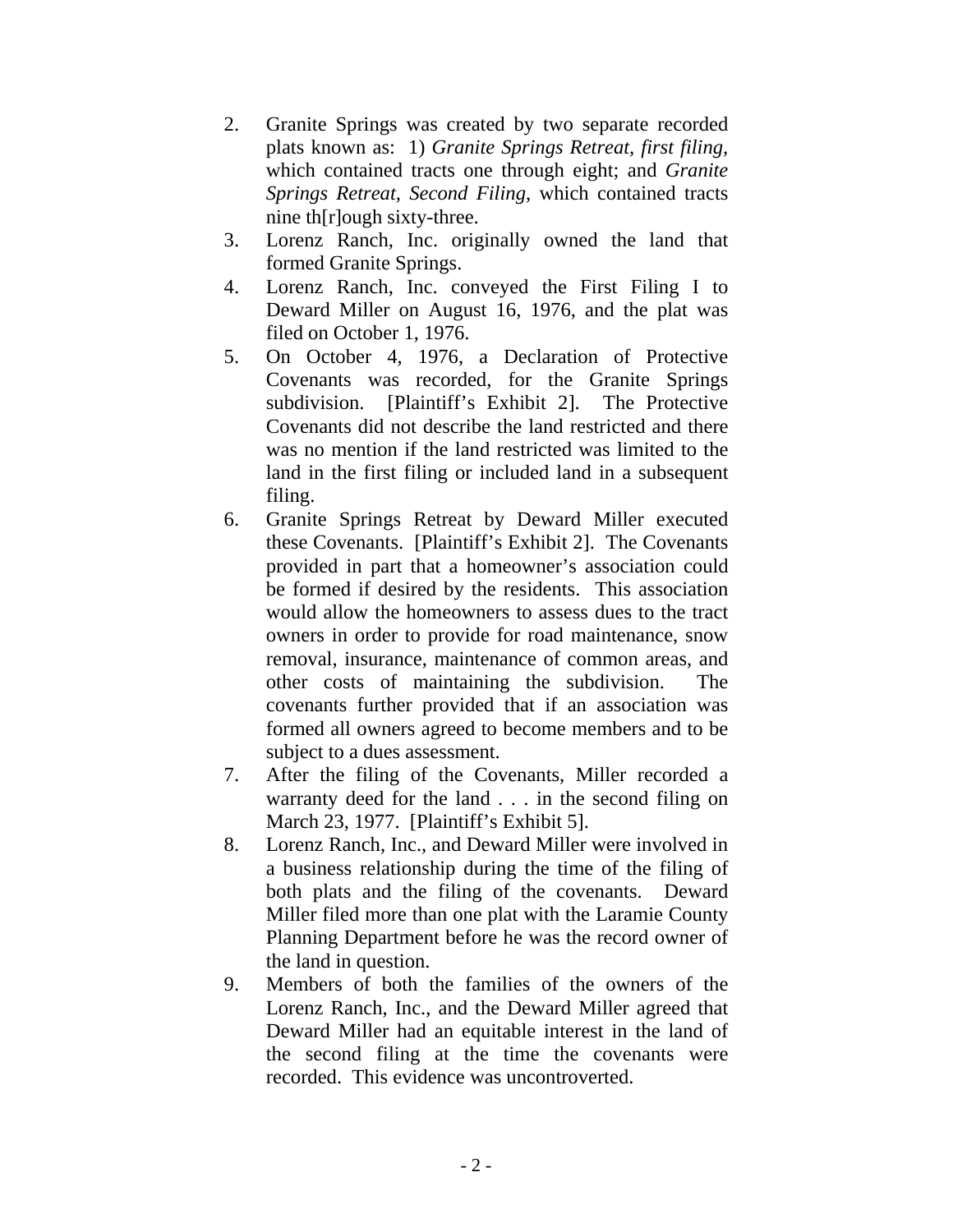- 10. On September 15, 1977, Miller transferred all of the property within the *First* and *Second Filings*, with the exception of one parcel of land transferred three days later to Happy Jack Stable and Lounge, Inc. [Plaintiff's Exhibit 7].
- 11. Miller attempted to amend the Covenants by recording an Amended Declaration of Protective Covenants, for the purpose of designating tracts four and five for commercial use on February 23, 1978, after he had divested himself of all interest in the land. [Plaintiff's Exhibit 7].
- 12. Granite Springs homeowners established the Granite Springs Retreat Association, . . . (the Association) on September 1, 1987. [Plaintiff's Exhibit 7].
- 13. The Association assesses dues. The defendants are the only members of the Association who have not paid their dues to date.
- 14. The Defendant[s] purchased the land subject to any and all restrictions, reservations, covenants and easements of record on April 26, 1990. [Plaintiff's Exhibit 5].
- 15. The Defendant[s] paid the Association dues from 1990 until July 1, 2002. The Defendant[s] owe the Association dues for July 1, 2002 through June 30, 2003 in the amount of \$100.00 and a 12% penalty of \$12.00. They also owe dues and penalties for the period of July 1, 2003 through June 30, 2004 in the amount of \$153.44. [Plaintiff's Exhibit 1].
- 16. Even though there were no covenants filed in the index at the Laramie County Clerk's Office on Defendant's property, the Defendant[s] were given a copy of the covenants when they purchased the property.
- 17. Art Manning, one of the Defendants, had been active in the homeowners Association by serving on the Board, serving as the President of the Association and attending meetings.
- 18. The Defendants stopped paying homeowner Association dues after a series of court actions confused the issue of whether covenants were on the land they had purchased.
- 19. In 1993, a Notice [of] Contract for Deed was filed, indicating that Happy Jack Stable and Lounge was selling tract five of the *Second Filing* to Bobby and Bridget Wallace. Two years later, the Wallaces filed their own Notice of Contract for Deed indicating that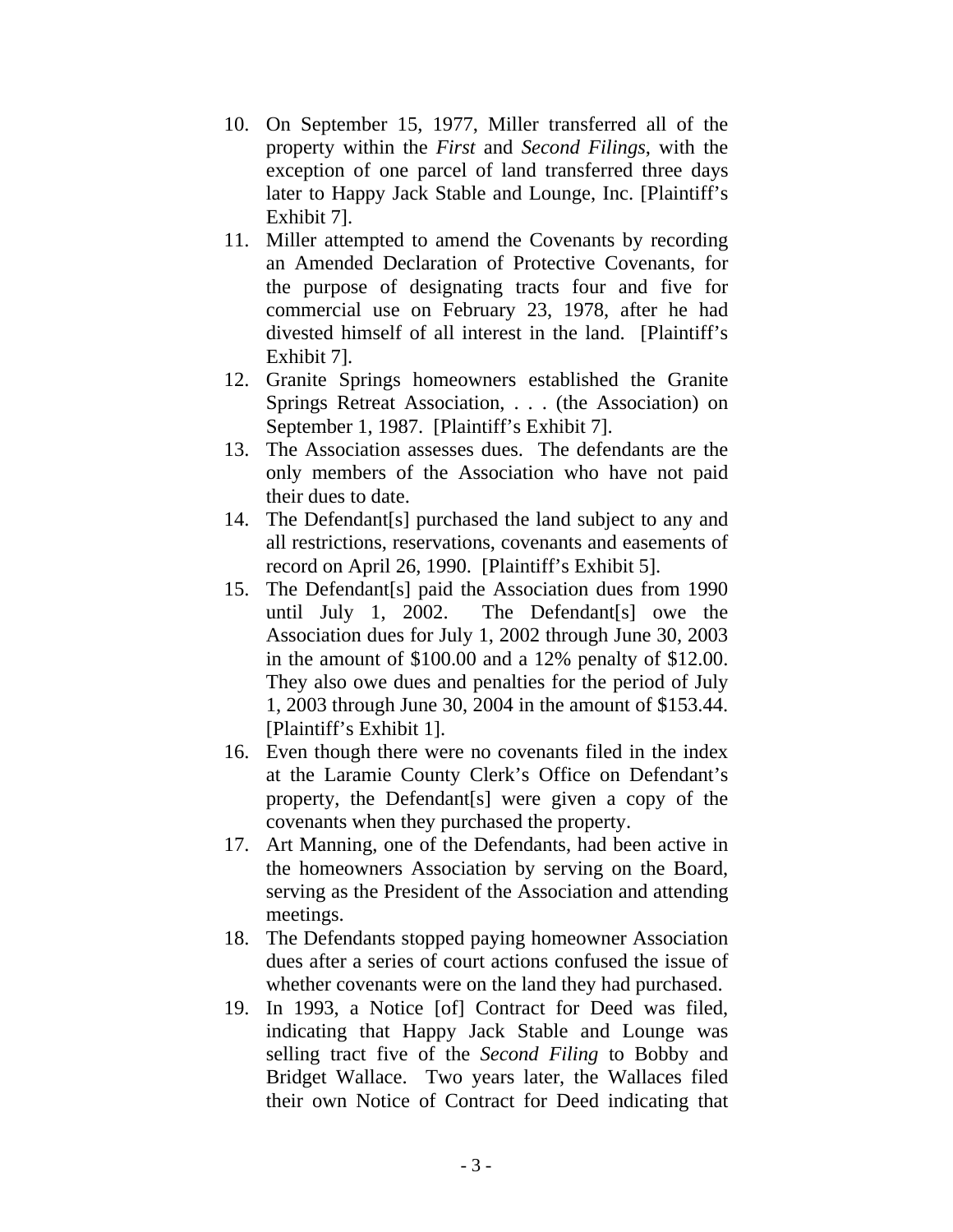they were selling to Millheiser and Barroni. Millheiser and Barroni brought a declaratory judgment action and an action for damages, against the Wallaces and the Association, because they entered into the transaction with the understanding that there was no restriction on commercial use of tract five because of the amended covenants. The District Court entered a summary judgment in favor of Millheiser and Barroni ordering that the Amended Covenants were void because they were filed after Miller had conveyed all of his interest in the property and therefore he could not amend the covenants. *Millheiser, et. al. v. Wallace, et. al.,* Docket No. 148-238, entered May 20, 1999. [Defendant's Exhibit A].

- 20. Happy Jack Stable & Lounge, Inc. sued the Association to reform the covenants and the Court relying on its ruling in *Millheiser, et. al. v. Wallace, et. al.,* supra, granted the Association's motion for summary judgment and subsequently denied a motion for reconsideration. In the motion for reconsideration, Happy Jack Stable  $\&$ Lounge, Inc., argued that the covenants did not restrict the land in the second filing. The District Court denied the motion to reconsider without comment. *Happy Jack Stable & Lounge, Inc. v. Granite Springs Retreat Association, Inc.,* Docket 156 No. 559, entered June 19, 2001, and July 10, 2001. [Defendant's Exhibit B].
- 21. Another landowner in Filing 2 failed to pay his homeowner's Association dues and sued in small claims court to avoid payment. *Reynolds v. Lombardi*, *et. al.,* Docket #SC-0309-0027. This court found that the covenant[s] were valid and enforceable and awarded the Association the outstanding dues. [Plaintiff's Exhibit 6]. The judgment was affirmed in District Court. *Reynolds v. Lombardi,* Docket No. 163-008, entered March 23, 2004. [Plaintiff's Exhibit 7]. The Courts found the following:

…Upon review of the record and briefs of the parties this court finds that the prior summary judgment did not void the Original Covenants, only the Amended Covenants and, therefore, Reynolds was still subject to the Association's dues.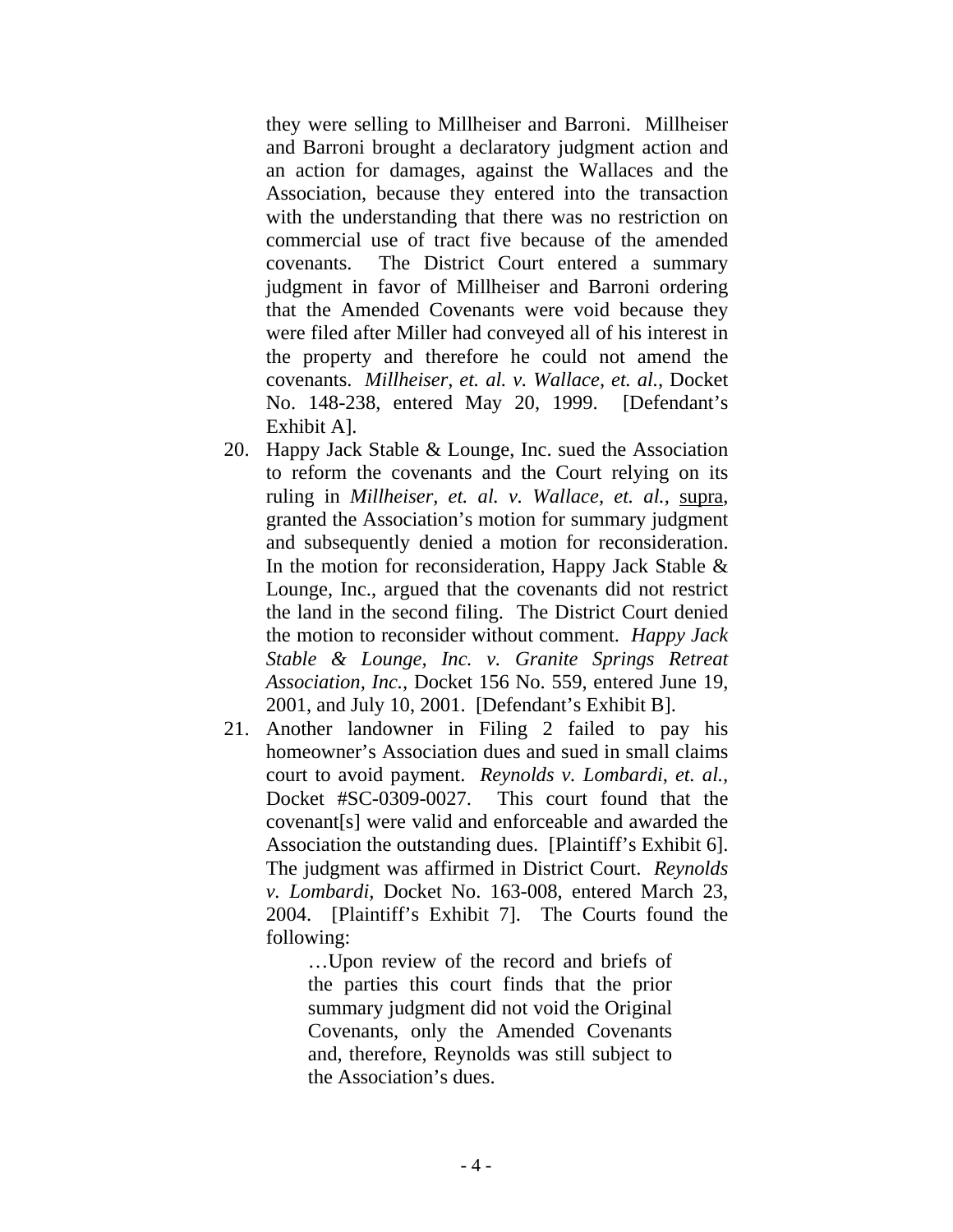In his reply brief, Reynolds modified his argument to state that because the Original covenants were filed prior to the *Second Filing*, and his tract was part of the *Second Filing*, the Original Covenants could not apply to his property or any of the tracts on the *Second Filing*. Although an interesting issue, this is a new argument that was not raised below. Matters raised for the first time on appeal will not be considered. *Yates v. Yates*, 81 P.3d 184, 188 (Wyo. 2003) (citations omitted).

- 22. The only legal or factual issue is whether the covenants filed prior to the time that the person, Deward Miller, filing the covenants having a warranty deed for the Defendant's land binds the Defendants.
- 23. The two District Court opinions that dealt with Miller's attempt to amend the covenants after he had conveyed all interest in the land are not applicable to the issue in the case. Those two decisions were related to the amended covenants only and not to the original covenants. *Happy Jack Stable & Lounge, Inc. v. Granite Springs Retreat Association*, *Inc.,* Docket 156 No. 559, entered June 19, 2001, and July 10, 2001. [Defendant's Exhibit B]; *Millheiser, et. al. v. Wallace, et. al.,* Docket No. 148-238, entered May 20, 1999. [Defendant's Exhibit A].
- 24. The Supreme Court decision dealt with the rescission of the contract for sale of land for commercial purposes, the decision upheld the determination that the covenants had not been amended to allow for commercial use. In fact the rescission was allowed because the original covenants did not allow commercial use. *Millheiser v. Wallace,* 2001 WY 40, 21 P.3d 752 (Wyo. 2001).
- 25. Likewise in *Reynolds v. Lombardi*, Docket No. 163-008, entered March 23, 2004, [Plaintiff's Exhibit 7] the District Court declined to deal with the issue in this case because it had not been originally litigated.
- 26. Restrictive covenants are contractual. *Hutchison v. Hill*, 3 P.3d 242 (Wyo. 2000); *McClain v. Anderson*, 933 P.2d 468, 474 (Wyo. 1997), *McLain v. Anderson*, 933 P.2d 38, 40 (Wyo. 1995). Restrictive Covenants act as an equitable servitude and are enforceable in equity.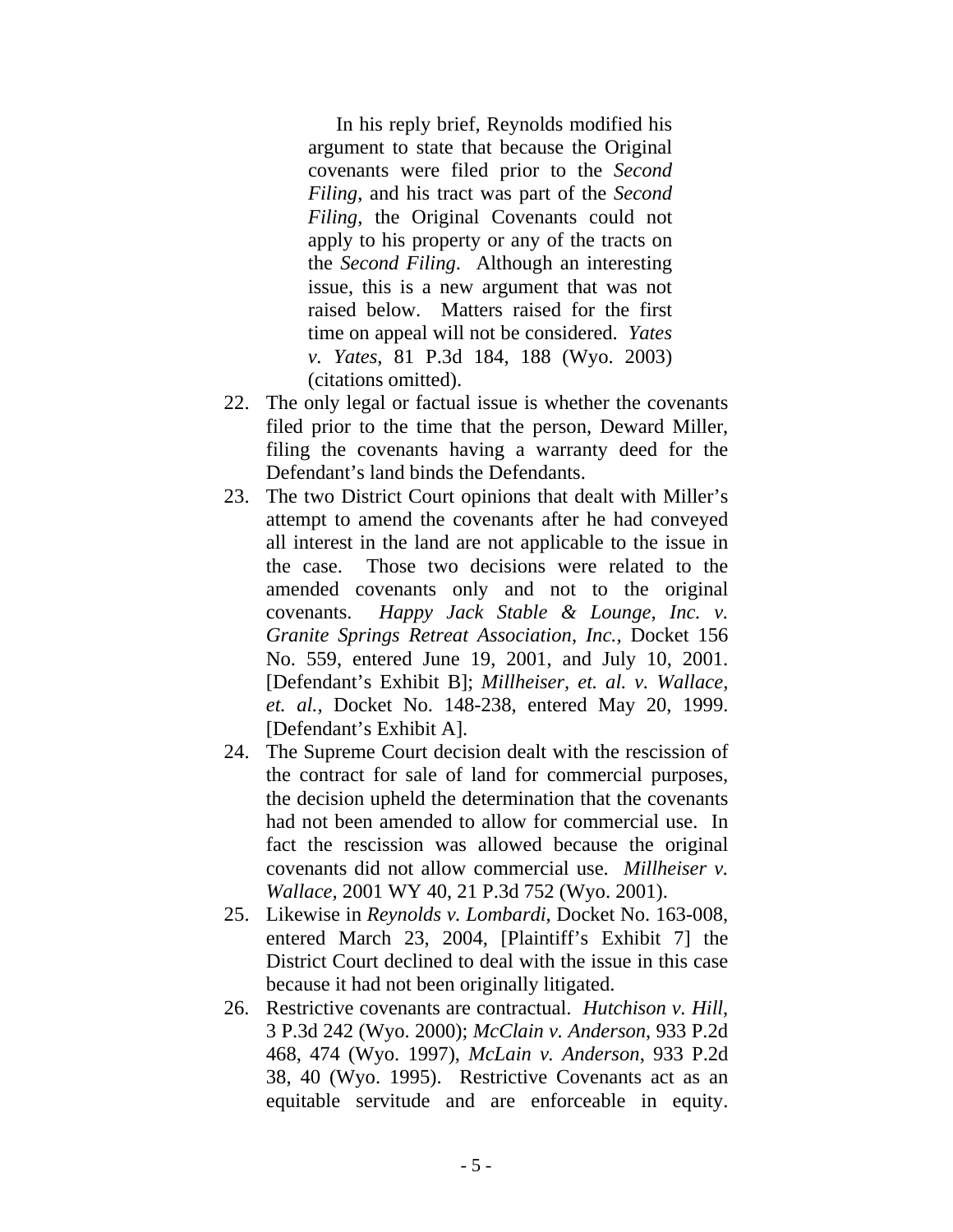*Streets v. J.M. Land & Developing Co.,* 898 P.2d 377, 379 (Wyo. 1995). A good explanation is contained in 20 Am. Jur. 2d Covenants §43:

 The[re] is considerable authority to the effect that such a covenant creates what is familiarly know[n] as equitable easements of servitude, passing with a conveyance of the land and enforceable against subsequent grantees with notice.

- 27. A helpful decision was announced in *Streets v. J.M. Land & Developing Co.,* supra. There the Supreme Court found that restrictive covenants could be enforced against a subsequent purchaser with notice if an owner of an equitable title imposes the restrictive covenants.
- 28. *Streets v. J.M. Land & Developing Co.,* supra is directly on point. There is uncontroverted evidence that Miller had an equitable interest in the land when he filed the covenants. The Defendants had full notice of the covenants. Therefore as the Court found in *Streets v. J.M. Land & Developing Co.,* supra at 380: "The only prerequisite to enforcement should be the notice to the subsequent owner of the restrictions coupled with the requisite intent on the part of the seller that those covenants would be binding upon subsequent purchasers with notice."

IT IS THEREFORE ORDERED, ADJUDGED AND DECREED that a Judgment shall be granted in favor of the Plaintiff against the Defendant in the amount of \$265.44, and service fees of \$15.00 and the filing fee of \$10.00 for a total judgment of \$290.44.

The Mannings appealed this judgment to the district court. The district court determined that Wyo. Stat. Ann. § 5-9-128 (LexisNexis 2003) does not contain a provision which vests jurisdiction in the circuit court to determine the effect of restrictive covenants on title and, therefore, the circuit court exceeded the scope of its jurisdiction. It vacated the judgment entered against the Mannings. Granite Springs filed a petition for writ of review, which we granted.

## *STANDARD OF REVIEW*

[¶4] Jurisdictional questions are reviewed *de novo* pursuant to this Court's inherent power and our duty to address jurisdictional defects on appeal. *[Weller v. Weller](http://www.lexis.com/research/xlink?app=00075&view=full&searchtype=get&search=960+P.2d+494)*, 960 [P.2d 493, 494 \(Wyo. 1998\).](http://www.lexis.com/research/xlink?app=00075&view=full&searchtype=get&search=960+P.2d+494) "If a lower court acts without jurisdiction, this court will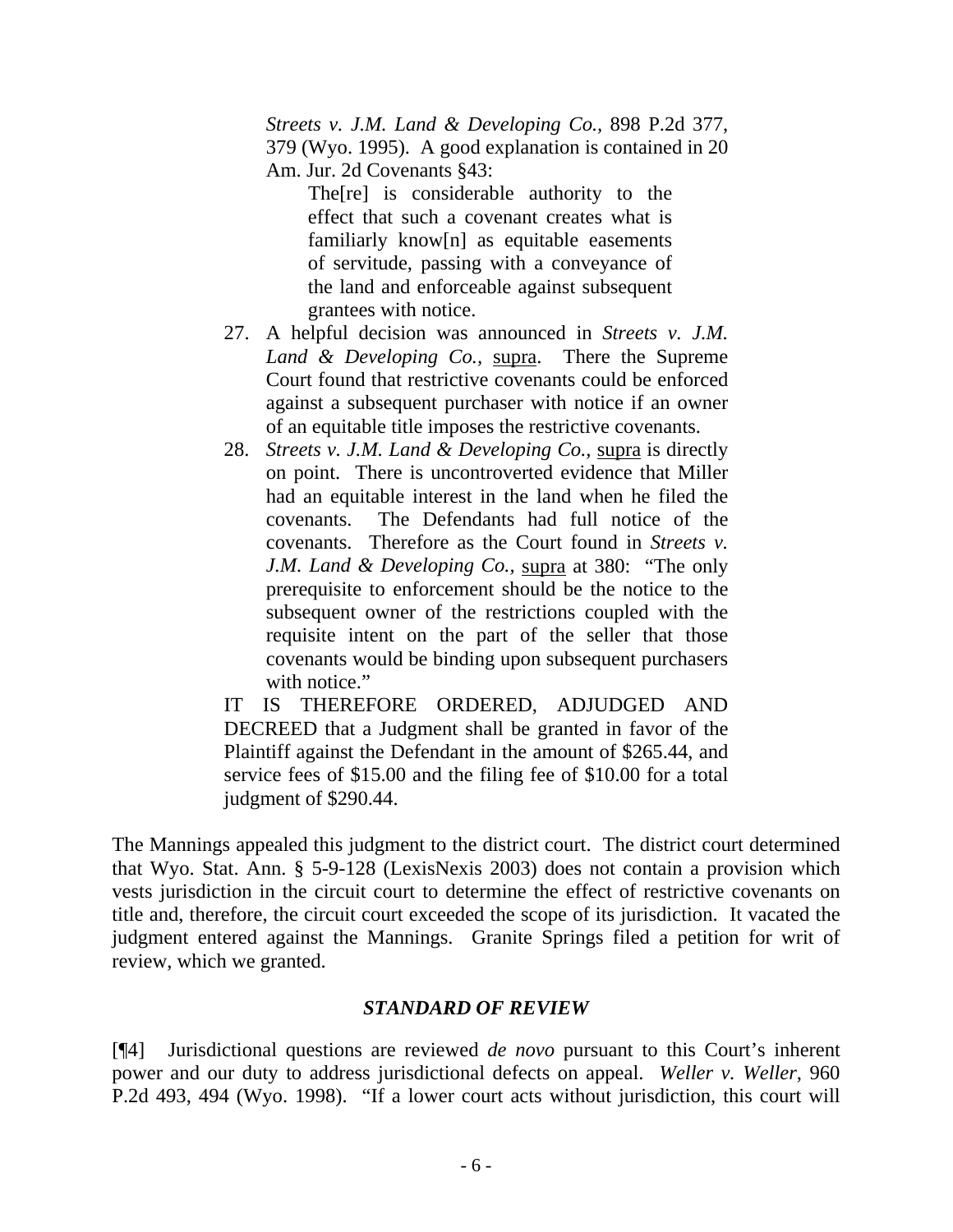notice the defect and have jurisdiction on appeal, not on the merits, but merely for the purpose of correcting the error of the lower court in maintaining the suit." *Id.*

# *DISCUSSION*

[¶5] Granite Springs requests that this Court reverse the district court's decision. It contends that the district court erred in finding that the judgment exceeded the scope of the circuit court's subject matter jurisdiction.

> [S]ubject matter jurisdiction refers to the power to hear and determine cases of the general class to which the proceedings in question belong. The issue of subject matter jurisdiction is so fundamental that it cannot be waived, can be raised on the court's own motion, and can be raised at any time, even on appeal. This court has repeatedly emphasized the implications of this precept:

> > It is fundamental, if not axiomatic, that, before a court can render any decision or order having any effect in any case or matter, it must have subject matter jurisdiction. Jurisdiction is essential to the exercise of judicial power. Unless the court has jurisdiction, it lacks any authority to proceed, and any decision, judgment, or other order is, as a matter of law, utterly void and of no effect for any purpose. Subject matter jurisdiction, like jurisdiction over the person, is not a subject of judicial discretion. There is a difference, however, because the lack of jurisdiction over the person can be waived, but lack of subject matter jurisdiction cannot be. Subject matter jurisdiction either exists or it does not and, before proceeding to a disposition on the merits, a court should be satisfied that it does have the requisite jurisdiction.

*[Mutual of Omaha Ins. Co. v. Blury-Losolla](http://www.lexis.com/research/xlink?app=00075&view=full&searchtype=get&search=952+P.2d+1119)*, 952 P.2d 1117, 1119-1120 (Wyo. 1998) (internal citations and quotation marks omitted).

[¶6] Article 5, Section 1, of the Wyoming Constitution vests the judicial power of the state "in a supreme court, district courts, and such subordinate courts as the legislature may, by general law, establish and ordain from time to time." *Id.* District courts have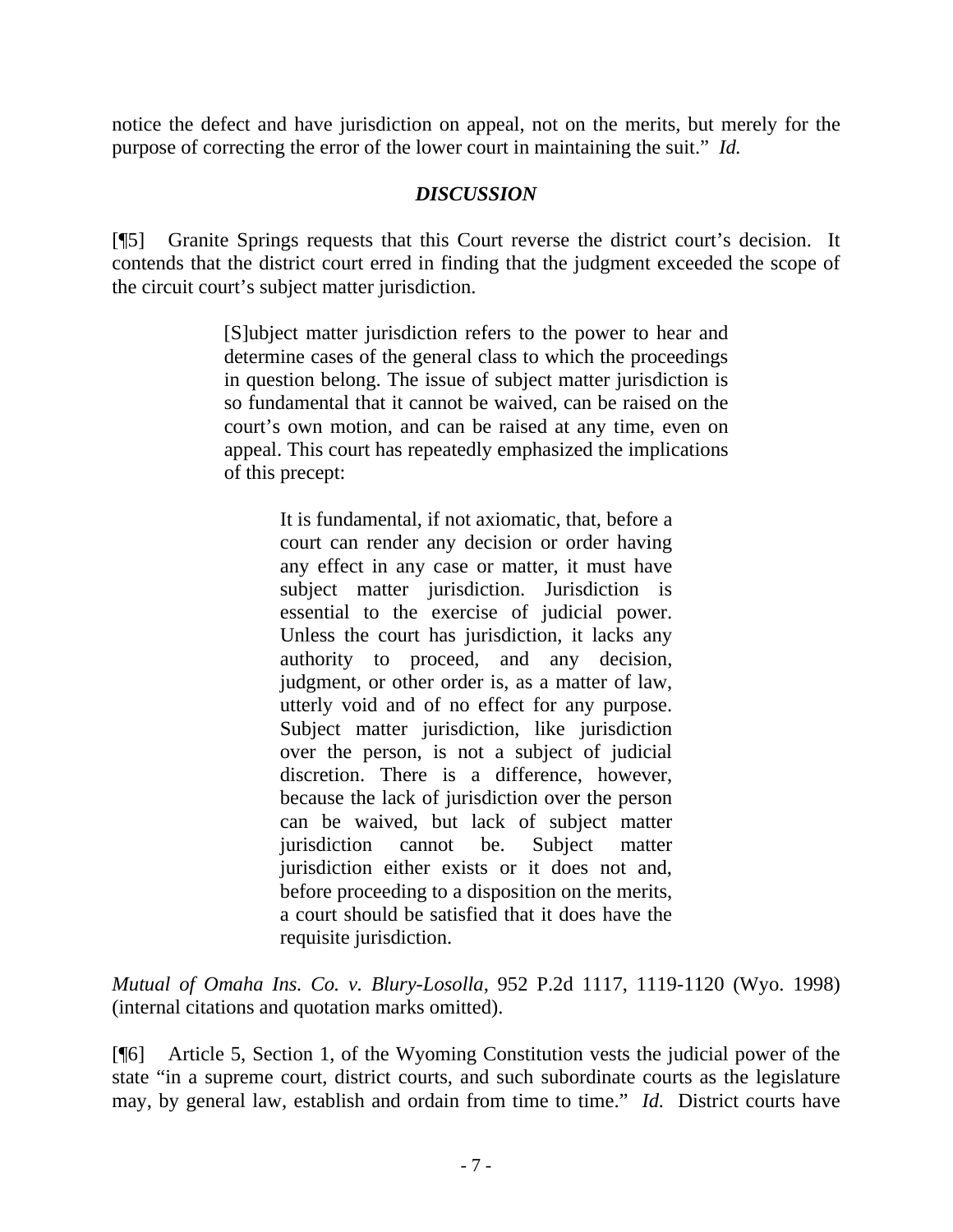general original jurisdiction in all cases "in which jurisdiction shall not have been by law vested exclusively in some other court." *Joslyn v. Professional Realty,* 622 P.2d 1369, 1373 (Wyo. 1981) (quoting Art. 5, § 10, Wyoming Constitution). Circuit courts have exclusive original civil jurisdiction for "[a]n action where the prayer for recovery is an amount not exceeding seven thousand dollars (\$7,000.00), exclusive of court costs[.]" Wyo. Stat. Ann.  $\S 5-9-128(a)(i).$  $\S 5-9-128(a)(i).$  $\S 5-9-128(a)(i).$ <sup>1</sup>

 $\overline{a}$ 

 (i) An action where the prayer for recovery is an amount not exceeding seven thousand dollars (\$7,000.00), exclusive of court costs;

(ii) Actions to recover specific personal property the value of which does not exceed seven thousand dollars (\$7,000.00), exclusive of court costs and shall be prosecuted in accordance with W.S. 1-15-301 through 1-15-306;

(iii) Actions to foreclose or enforce a lien on or security interest in personal property perfected under the Uniform Commercial Code, W.S. 34.1-1-101 through 34.1-10-104, when the amount claimed on the lien or security interest does not exceed seven thousand dollars (\$7,000.00), exclusive of court costs;

(iv) Actions for small claims as provided by W.S. 1-21-201 through 1-21-205;

(v) Actions for forcible entry or detainer as provided by W.S. 1- 21-1001 through 1-21-1016;

(vi) Actions to foreclose and enforce the following statutory liens only, when the amount claimed on the lien does not exceed seven thousand dollars (\$7,000.00) exclusive of court costs:

(A) Construction liens as provided by W.S. 29-

2-101 through 29-2-109 [29-2-101 through 29-2- 111];

(B) Liens for labor and materials as provided by W.S. 29-4-101 and 29-4-102;

(C) Liens for labor and services as provided by W.S. 29-5-101 through 29-5-106 and 29-7-101 through 29-7-202; and

(D) Liens for taxes as provided by W.S. 39-15-

108(d) and 39-16-108(d).

(vii) Actions to dispose of an abandoned vehicle as provided by W.S. 31-13-112(e), regardless of the value of the abandoned vehicle.

(b) The circuit court may issue writs of attachment or garnishment as provided by W.S. 1-15-101 through 1-15-212 and 1-15-401 through 1- 15-511, and may issue judgment, execution and stay of execution, and order the sale of the property seized under execution as provided by W.S.

<span id="page-8-0"></span><sup>&</sup>lt;sup>1</sup> The full text of Wyo. Stat. Ann. § 5-9-128 (LexisNexis 2003) provides as follows:

<sup>(</sup>a) Each circuit court has exclusive original civil jurisdiction within the boundaries of the state for: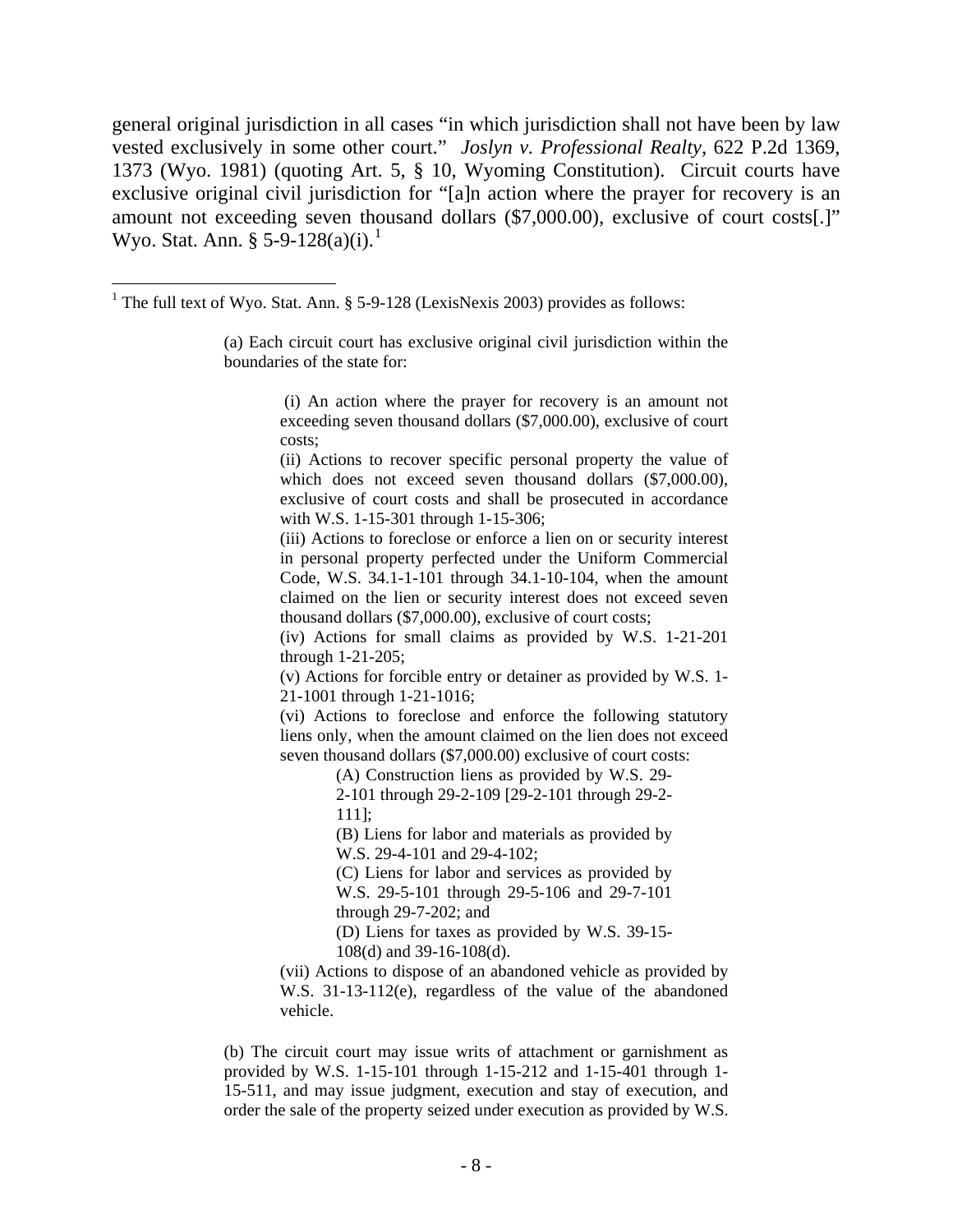[¶7] Granite Springs relies on Wyo. Stat. Ann. § 5-9-128(a)(i) to support its position that the circuit court had exclusive original civil jurisdiction in this case because its prayer for relief was \$265.44. Granite Springs contends that for purposes of jurisdiction, it is irrelevant that the Mannings claimed the restrictive covenants did not apply to their property. It asserts that neither the Constitution of the State of Wyoming nor any provision of Wyoming statutes provide that district courts have exclusive jurisdiction over actions where there is an issue concerning the title to real estate or the effect of restrictive covenants on title to real estate. Although Granite Springs recognizes statutory sections, e.g. Wyo. Stat. Ann. § 1-21-102 and Wyo. Stat. Ann. § 5-4-108 (LexisNexis  $2003$  $2003$ <sup>2</sup>, which previously prevented county courts and justices of the peace from hearing actions in which the title to real estate comes into question, it claims that there is no similar provision requiring circuit courts to certify the case to district court. Thus, Granite Springs concludes that "the Circuit Court has jurisdiction to consider matters which involve issues which pertain directly or indirectly to title and/or boundaries of land so long as the prayer for recovery does not exceed seven thousand dollars (\$7,000.00)."

[¶8] Granite Springs is correct in its assertion that prior to March 3, 2004, Wyo. Stat. Ann. § 1-21-102 applied only to the justice of the peace courts. However, effective March 3, 2004, the legislature revised that provision to read as follows:

> 1-19-101 through 1-19-108 and 1-21-401 through 1-21-703. A writ of execution issuing from a circuit court shall be in the form and subject to the provisions of W.S. 1-17-308.

 $\overline{a}$ 

(c) The judge may submit to arbitration any civil matter pending in circuit court, upon agreement of the parties as provided by W.S. 1-21- 801 through 1-21-804, or upon application of either party showing an arbitration agreement and refusal of the opposing party to arbitrate as provided by W.S. 1-36-101 through 1-36-119.

(d) The provisions of W.S. 5-1-107 pertaining to the exercise of personal jurisdiction apply in the circuit courts.

<span id="page-9-0"></span><sup>2</sup> Wyo. Stat. Ann. § 1-21-102 (LexisNexis 2003) (amended by Laws 2004, ch. 42, § 1) provided:

 If it appears from the pleadings or the evidence of either party at the trial of any case in justice court that the title or boundaries to lands are in question, the justice shall immediately make an entry thereof in the docket, cease all further proceedings, and certify to the district court of the county a transcript of all entries made in the docket relating to the case in the same manner and within the same time as upon appeal. . . .

*See also* Wyo. Stat. Ann. § 5-4-108 (LexisNexis 2003) (repealed by Laws 2004, ch. 42, § 2) which stated, "Justices of the peace shall not have cognizance of any action in which the boundaries of, or the title to real estate shall come into question."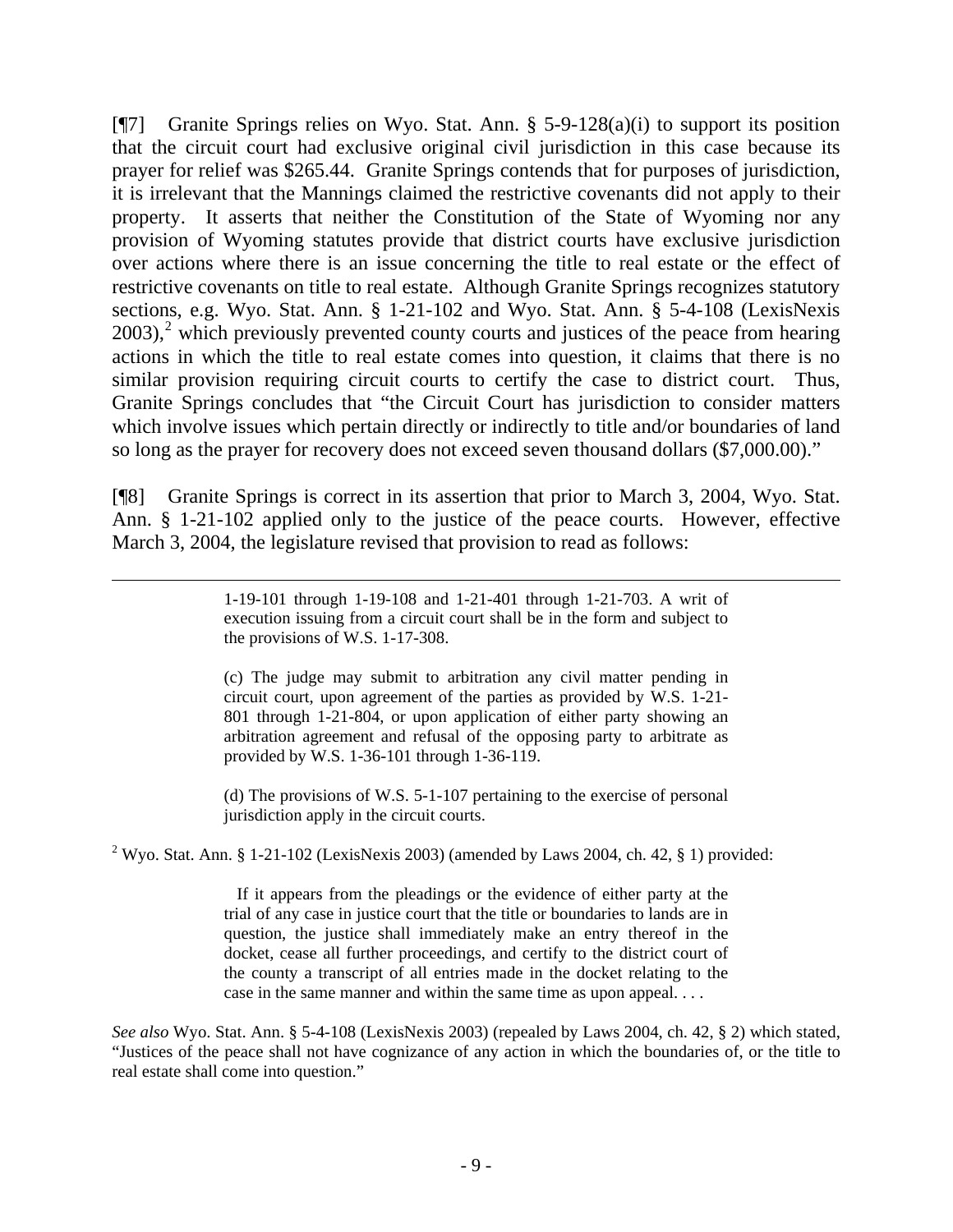If it appears from the pleadings or the evidence of either party at the trial of any case in **circuit court** that the title or boundaries to lands are in question, the judge shall immediately make an entry thereof in the docket, cease all further proceedings, and certify to the district court of the county a transcript of all entries made in the docket relating to the case in the same manner and within the same time as upon appeal. The case shall then be conducted in the district court as though appealed to the district court for trial de novo, except that no bond as on appeal or payment of costs in the circuit court is required for the transfer to the district court.

Wyo. Stat. Ann. § 1-21-102 (LexisNexis Supp. 2004) (emphasis added). This statute was in effect when Granite Springs filed its complaint. Under this statutory provision, the circuit court was required to certify the case to the district court if the title to the Mannings' property was in question.

[¶9] Whether a determination of the validity of restrictive covenants calls title into question as contemplated by Wyo. Stat. Ann. § 1-21-102 is a matter of statutory interpretation. When interpreting statutes:

> We look first to the plain and ordinary meaning of the words to determine if the statute is ambiguous. A statute is clear and unambiguous if its wording is such that reasonable persons are able to agree on its meaning with consistency and predictability. Conversely, a statute is ambiguous if it is found to be vague or uncertain and subject to varying interpretations. Ultimately, whether a statute is ambiguous is a matter of law to be determined by the court.

> When a statute is sufficiently clear and unambiguous, we give effect to the plain and ordinary meaning of the words and do not resort to the rules of statutory construction. Instead, our inquiry revolves around the ordinary and obvious meaning of the words employed according to their arrangement and connection. In doing so, we view the statute as a whole in order to ascertain its intent and general purpose and also the meaning of each part. We give effect to every word, clause and sentence and construe all components of a statute in pari materia.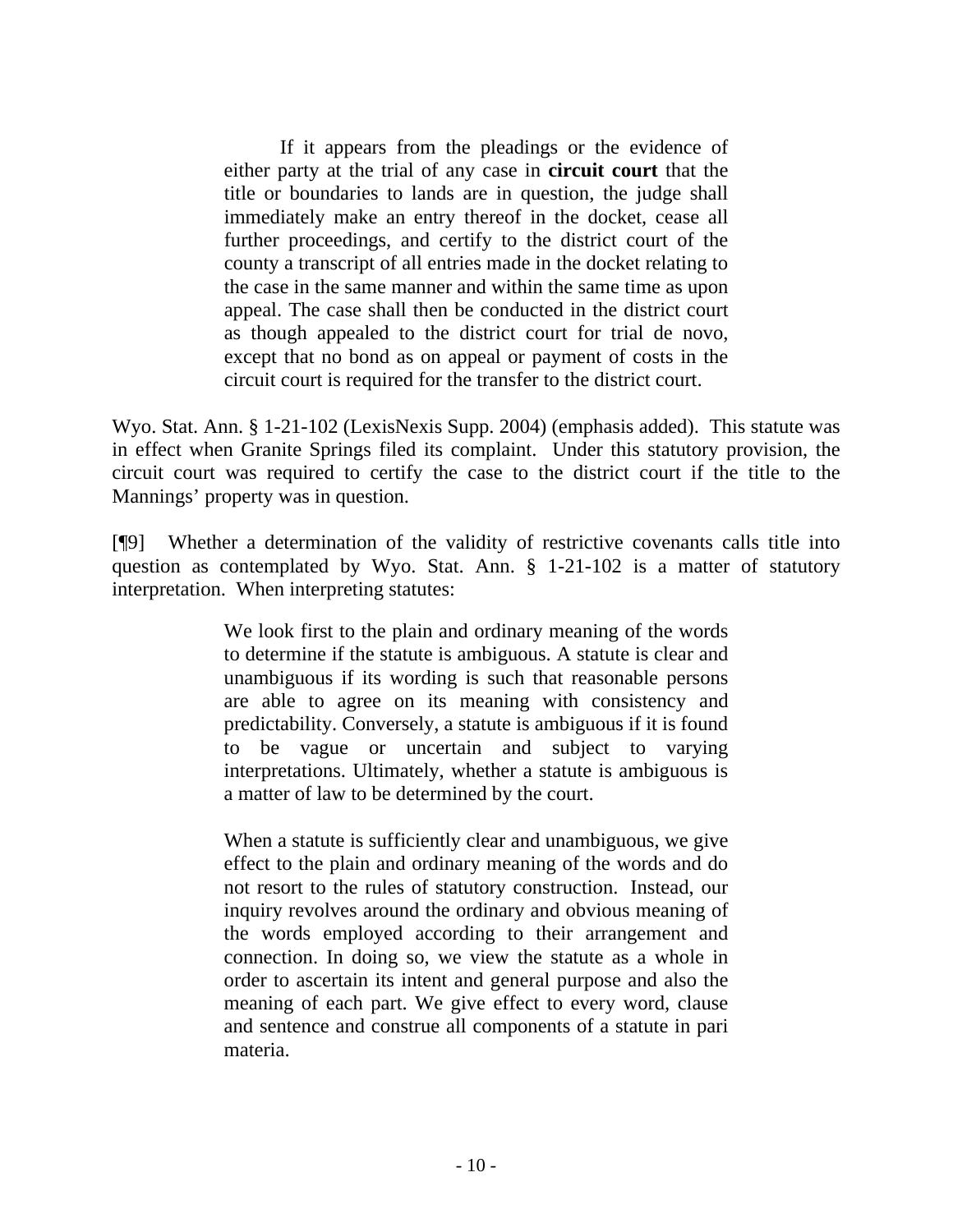*Carrillo v. State (In re Carrillo)*[, 2005 WY 31, ¶ 5, 107 P.3d 786, 788-89 \(Wyo. 2005\)](http://www.lexis.com/research/xlink?app=00075&view=full&searchtype=get&search=2005+WY+31%2C+P5) (citations omitted).

[¶10] In framing its issue and in its opening brief, Granite Springs did not dispute that questions of title include issues of whether a property is bound by restrictive covenants. Rather, its argument focused on the premise that circuit courts are not required to certify a case to district court once title to the property is in question. Belatedly, in its reply brief, Granite Springs contended that the circuit court's "decision in no way affected the title to the Manning's land." Granite Springs provided no analysis or citation to legal authority in support of its assertion.

[¶11] Generally, title is "[t]he coincidence of all the elements that constitute the fullest legal right to control and dispose of property or a claim." The American Heritage College Dictionary 1444 ( $4<sup>th</sup>$  ed. 2004). Stated another way, title is "[t]he aggregate evidence that gives rise to a legal right of possession or control." *Id*. Restrictive covenants limit permissible uses of land and are considered a cloud on title. *See*  Restatement (Third) of Prop.: Servitudes § 1.3 (2000); Roger A. Cunningham et al., *The Law of Property* § 8.13, at 467 ( $2^{nd}$  ed. 1993) (stating covenants are a cloud upon title). *See also* 20 Am. Jur. 2d *Covenants, Etc.* § 280 (1995) ("A court may cancel a restrictive covenant as a cloud on title . . . ."). A cloud on title is defined as "[a]n outstanding claim or encumbrance which, if valid, would affect or impair the title of the owner . . . ." Black's Law Dictionary 255 (6<sup>th</sup> ed. 1990). "Since covenants impose restrictions upon use and enjoyment of the burdened land, they are burdens or clouds upon title. In theory they make title less marketable, against the law's long bias in favor of unencumbered, marketable title." Roger A. Cunningham et al., *The Law of Property* § 8.13, at 467 (2<sup>nd</sup>) ed. 1993).

[¶12] In this action, Granite Springs sought to enforce the covenant that permits the assessment of homeowner's association dues. This is one of several covenants contained in the Declaration of Protective Covenants. The other covenants restrict, *inter alia,* the type, size and location of any dwellings built and the types of vehicles that may be parked or stored along the subdivision streets. The covenants prohibit certain types of commercial business trade from being conducted within the subdivision, the discharging of firearms, and they require that outdoor clothes drying be conducted in the yard away from the street. Permission must also be obtained from the Architectural Control Committee before clearing or killing any trees. These covenants, if found applicable to the Mannings' lot, would place restrictions on the Mannings' right to use, control, and enjoy their property. Accordingly, we conclude Wyo. Stat. Ann. § 1-21-102 encompasses questions concerning the validity of restrictive covenants because, if applicable, the covenants would affect or impair the title of the owner.

[¶13] At trial, the Mannings claimed that the restrictive covenants did not apply to their tract of land. The defense asserted by the Mannings raised a question of title as